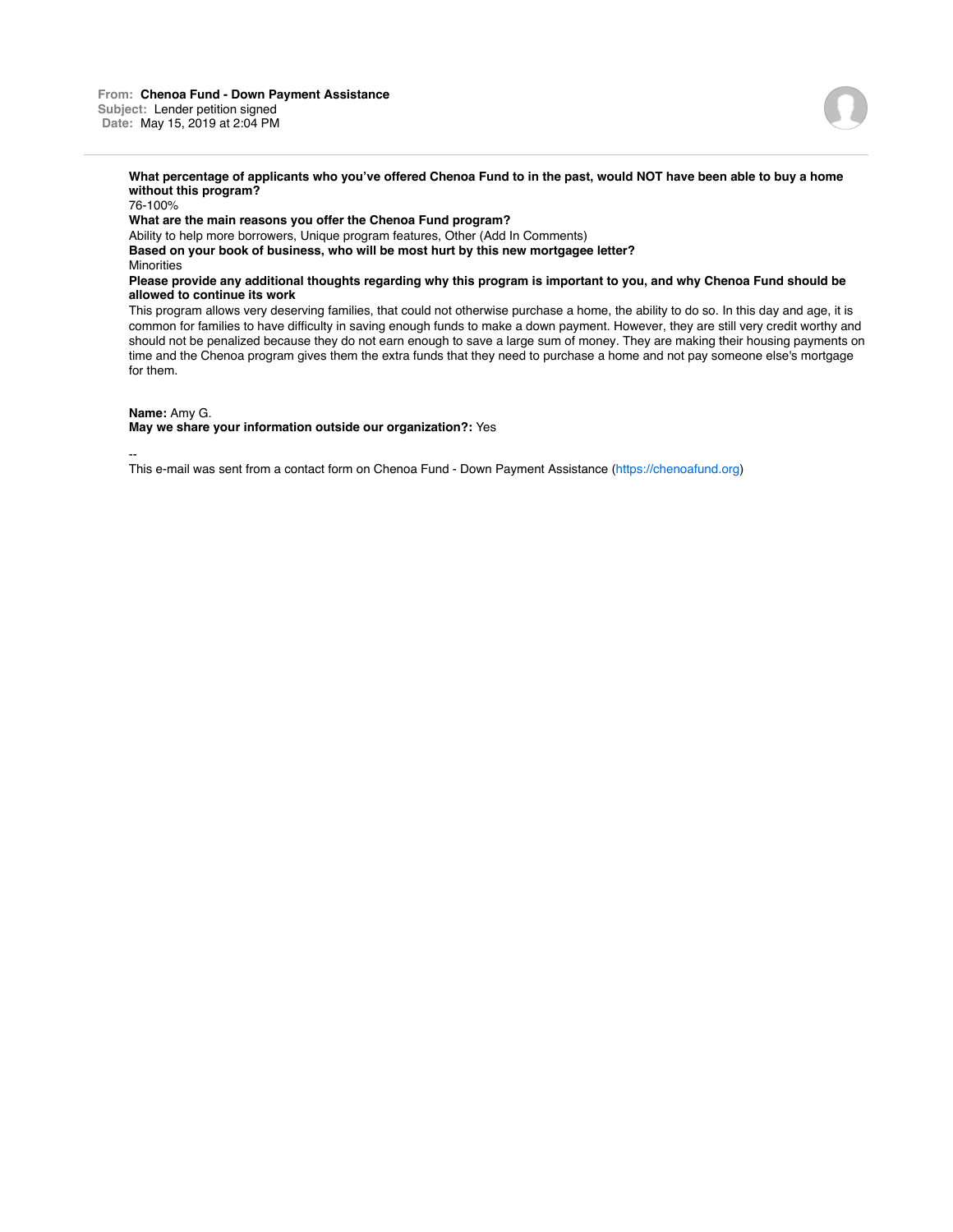## **What percentage of applicants who you've offered Chenoa Fund to in the past, would NOT have been able to buy a home without this program?**

76-100% **What are the main reasons you offer the Chenoa Fund program?** Ability to help more borrowers **Based on your book of business, who will be most hurt by this new mortgagee letter?** All Races Equally **Please provide any additional thoughts regarding why this program is important to you, and why Chenoa Fund should be allowed to continue its work** I was introduce to Chenoa in 2018 – this program has help my business along with alot of buyers that thought they could never buy . I

stay in contact with the buyers to make sure they are making there payments on time and if having any issues – we all need to support the 1st time home buyer with giving them the ability to own a home.Most of my buyers were paying more in rent then what there new current mortgage payment is . This is a program that needs to stay around and don't understand why HUD would get involved with this program .

**Name:** Tammy S

**May we share your information outside our organization?:** Yes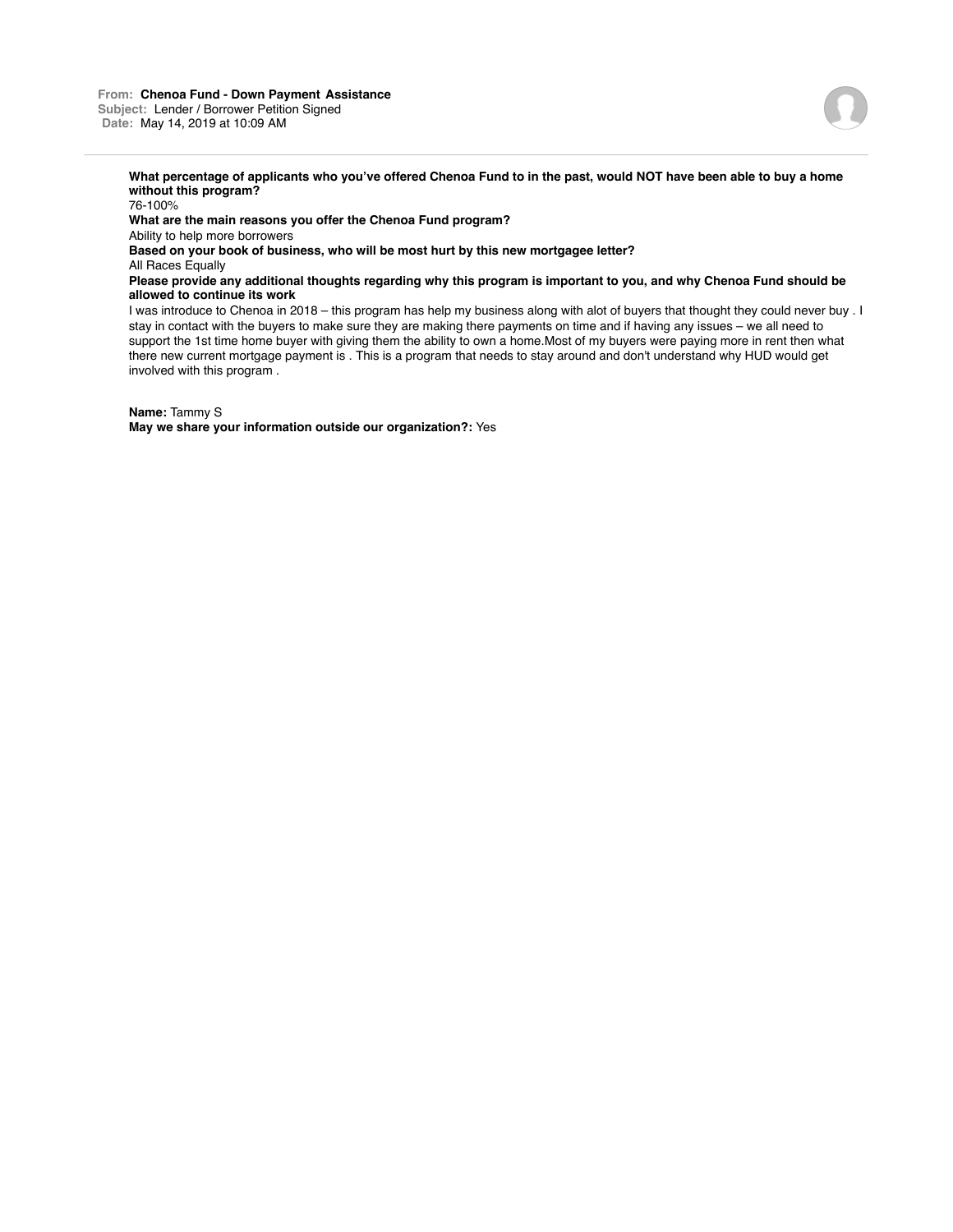**From: Chenoa Fund - Down Payment Assistance Subject:** Lender / Borrower Petition Signed **Date:** May 14, 2019 at 10:02 AM

> **What percentage of applicants who you've offered Chenoa Fund to in the past, would NOT have been able to buy a home without this program?**

26-50%

**What are the main reasons you offer the Chenoa Fund program?**

Ability to help more borrowers

**Based on your book of business, who will be most hurt by this new mortgagee letter?**

Don't know

**Please provide any additional thoughts regarding why this program is important to you, and why Chenoa Fund should be allowed to continue its work**

**Name:** William M **May we share your information outside our organization?:** Yes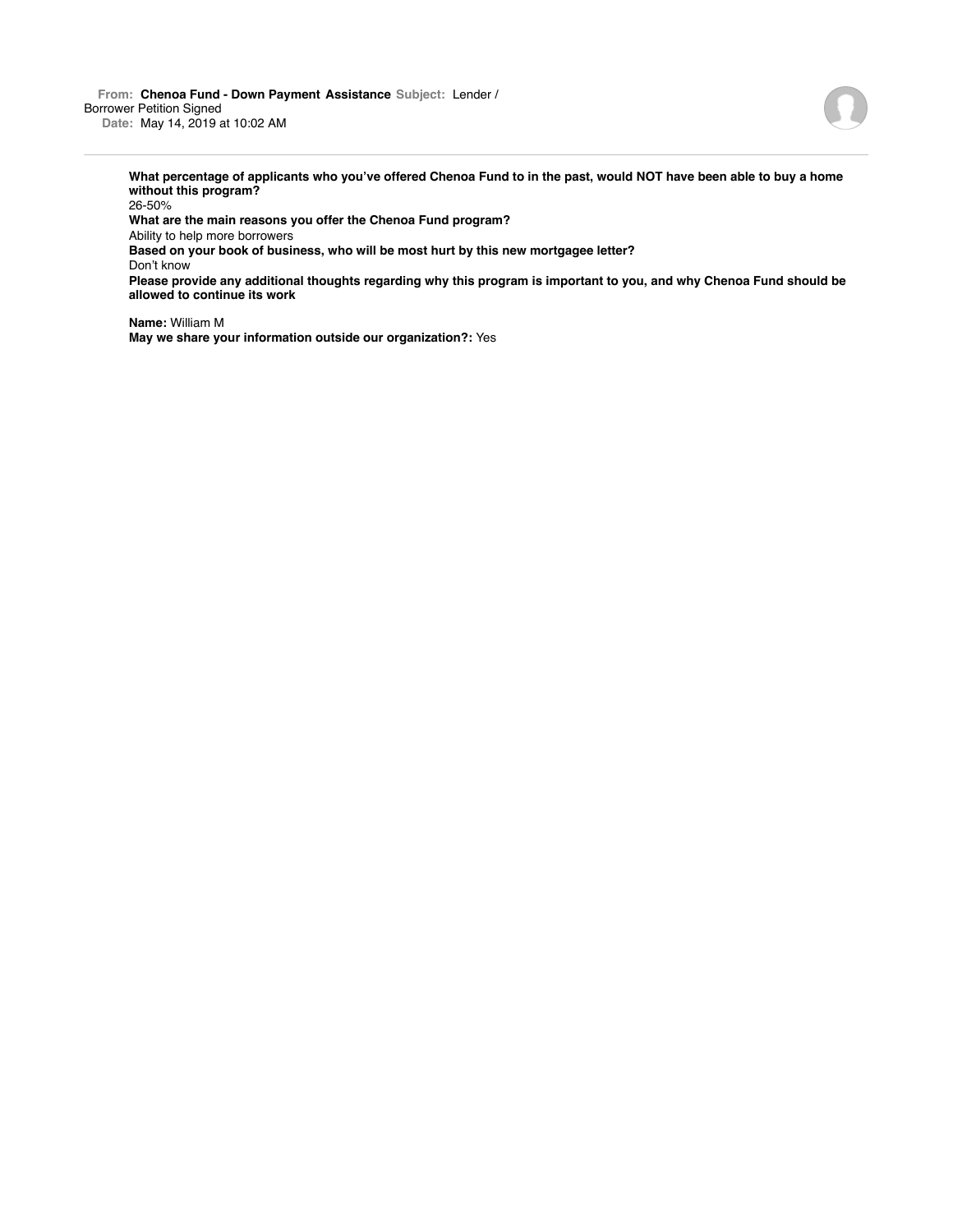

**What percentage of applicants who you've offered Chenoa Fund to in the past, would NOT have been able to buy a home without this program?**

76-100% **What are the main reasons you offer the Chenoa Fund program?** Ease of use, Ability to help more borrowers, Unique program features **Based on your book of business, who will be most hurt by this new mortgagee letter?** All Races Equally **Please provide any additional thoughts regarding why this program is important to you, and why Chenoa Fund should be allowed to continue its work**

these programs allow good people that work hard and just dont have the money saved up for down payment to get a home!!

**Name:** Robert F **May we share your information outside our organization?:** Yes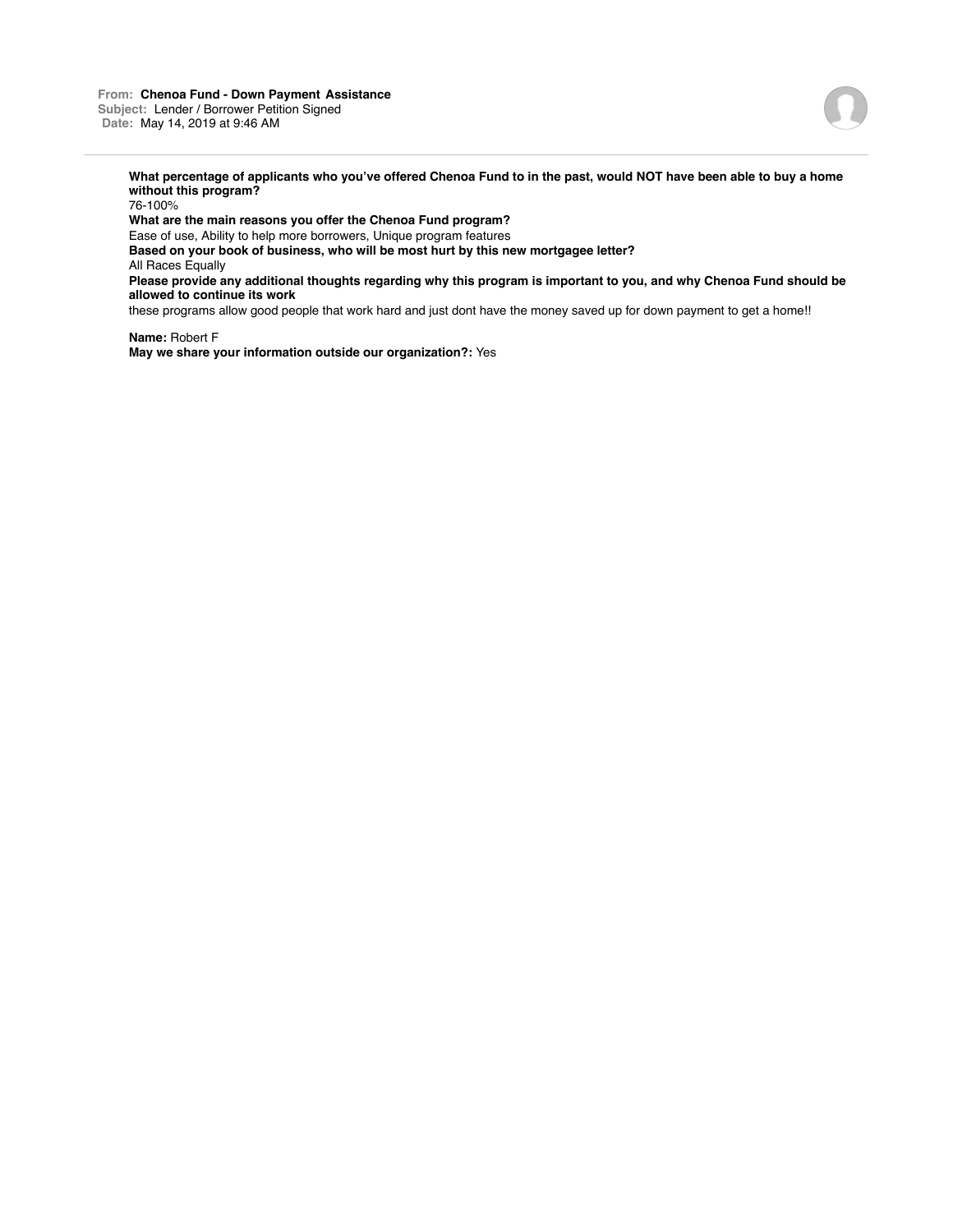#### **From: Chenoa Fund - Down Payment Assistance Subject:** Lender / Borrower Petition Signed **Date:** May 14, 2019 at 9:44 AM



**What percentage of applicants who you've offered Chenoa Fund to in the past, would NOT have been able to buy a home without this program?**

76-100% **What are the main reasons you offer the Chenoa Fund program?** Ability to help more borrowers **Based on your book of business, who will be most hurt by this new mortgagee letter?** All Races Equally **Please provide any additional thoughts regarding why this program is important to you, and why Chenoa Fund should be allowed to continue its work**

**Name:** Cody L **May we share your information outside our organization?:** Yes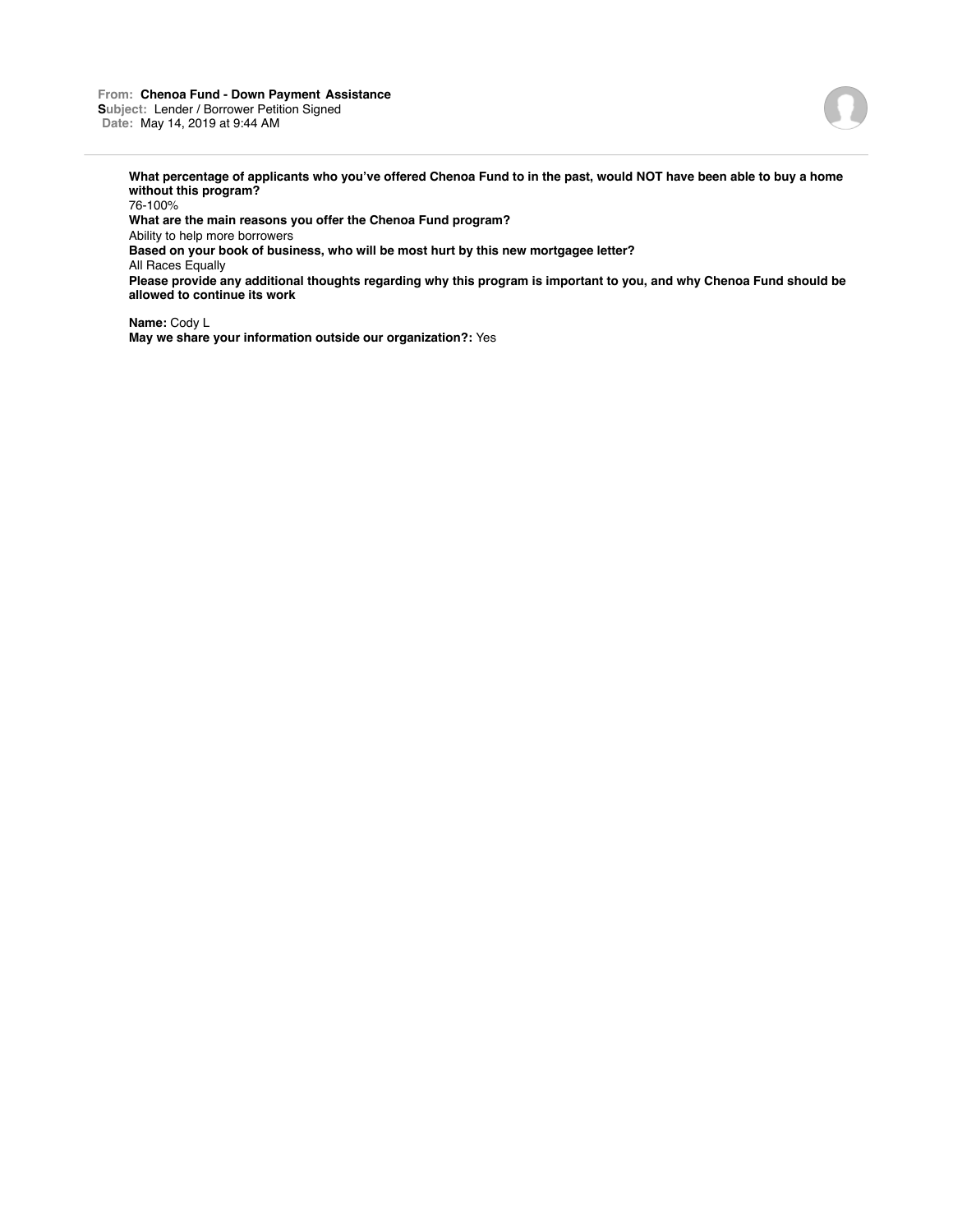**From: Chenoa Fund - Down Payment Assistance Subject:** Lender petition signed **Date:** May 24, 2019 at 5:19 PM

**What percentage of applicants who you've offered Chenoa Fund to in the past, would NOT have been able to buy a home without this program?** 76-100% **What are the main reasons you offer the Chenoa Fund program?** Ease of use, Ability to help more borrowers **Based on your book of business, who will be most hurt by this new mortgagee letter?** Minorities **Please provide any additional thoughts regarding why this program is important to you, and why Chenoa Fund should be allowed to continue its work** I have provided DPA programs for the past 16 years… Chenoa is helping more people. Should not be a reason to cut the dreams from

American's to own their own home.

**Name:** Daniel C

**May we share your information outside our organization?:** Yes

--

This e-mail was sent from a contact form on Chenoa Fund - Down Payment Assistance (https://chenoafund.org)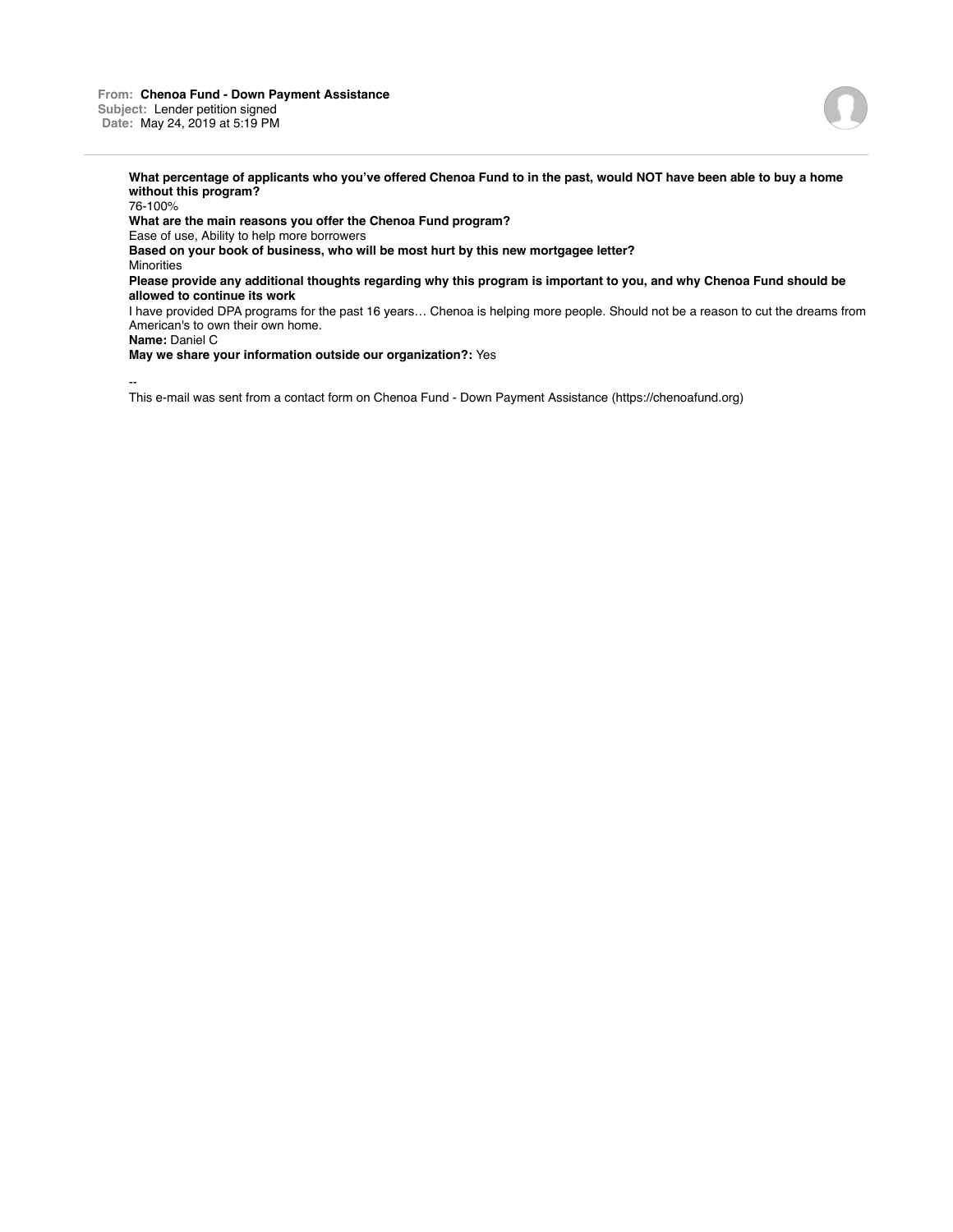# **Name:** Kevin F.

**May we share your information outside our organization?:** Yes

**What percentage of applicants who you've offered Chenoa Fund to in the past, would NOT have been able to buy a home without this program?**

76-100%

**What are the main reasons you offer the Chenoa Fund program?**

Ability to help more borrowers, Unique program features

**Based on your book of business, who will be most hurt by this new mortgagee letter?**

All Races Equally

**Please provide any additional thoughts regarding why this program is important to you, and why Chenoa Fund should be allowed to continue its work**

--

This e-mail was sent from a contact form on Chenoa Fund - Down Payment Assistance (https://chenoafund.org)